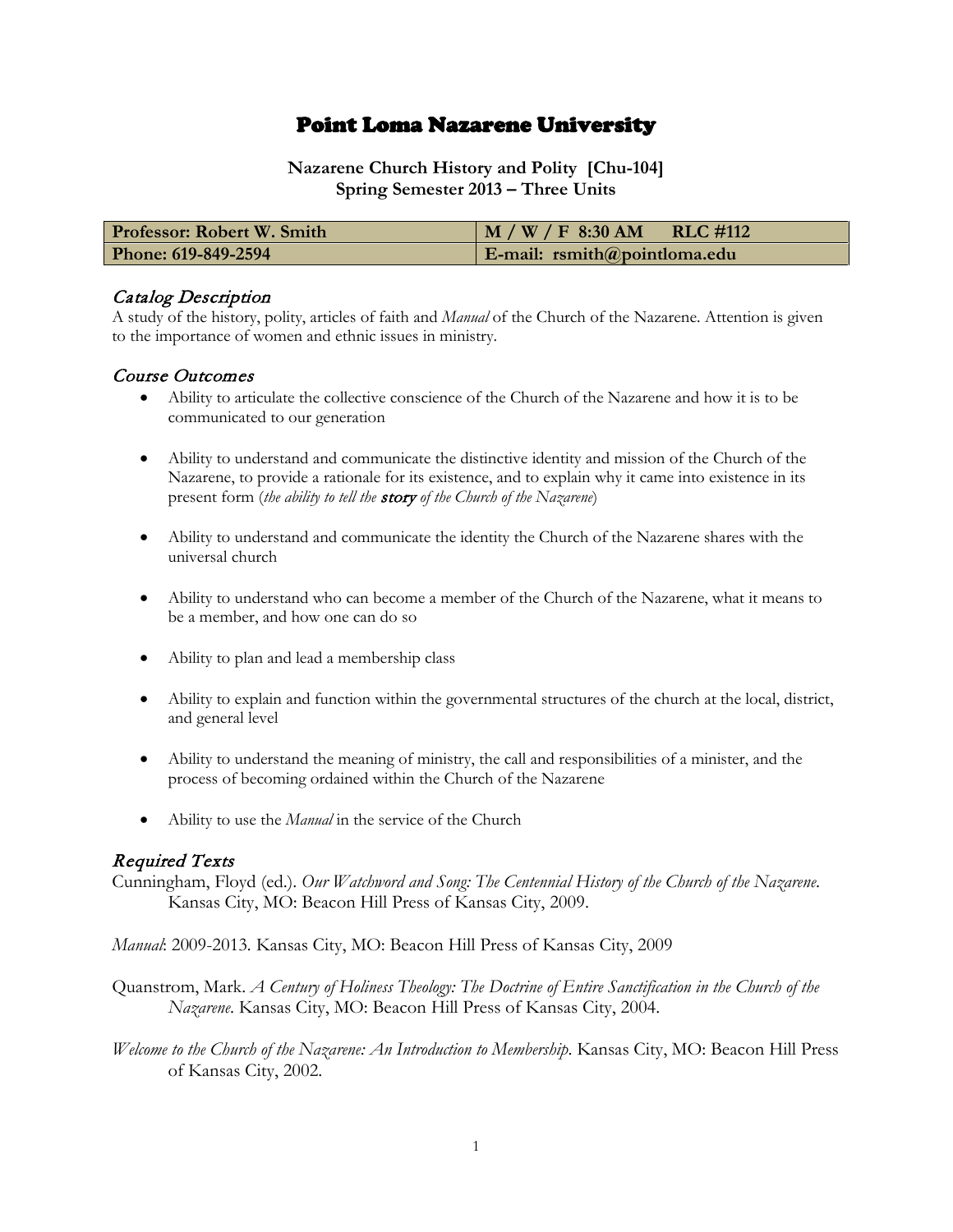### Course Requirements

- 1. Four exams, one on each of the major sections of *Our Watchword and Song*.
- 2. Response to Quanstrom's *A Century of Holiness Theology*
- 3. Research paper on a topic of your choice pertaining to some aspect of the history of the Church of the Nazarene. Length: 6 to 8 pages. Paper is due **April 8, 2013**.

# **Important Student Information** Note: Academic Accommodations

All students are expected to meet the minimum standards for this course as set by the Professor. Students with learning disabilities who may need accommodations should first discuss options and services available to them in the Academic Support Center (ASC) during the first two weeks of the semester. The ASC, in turn, will contact professors with official notification and suggested classroom accommodations, as required by federal law. Approved documentation must be provided by the student and placed on file in the ASC prior to the beginning of the semester.

## Note: Inclusive Language Statement

The School of Theology and Christian Ministry (STCM) is committed to the equality of women and men. Recognizing that people have often used the English language in ways that imply the exclusion of inferiority of women, the STCM urges students, faculty and staff to avoid sexist language in public discourse, in classroom discussions, and in their writing.

**Note**: Academic honesty is expected in all writing assignments and on the Examinations.

### Note: General Education Statement

These courses are basic components of the General Education Program at Point Loma Nazarene University, under the category of Responding to the Sacred. By including these courses in a common educational experience for undergraduates, the faculty supports the study of Scripture and Christian heritage as foundational in the pursuit of knowledge and the development of personal values.

| Date              | Monday                         | Wednesday                         | Friday                            |
|-------------------|--------------------------------|-----------------------------------|-----------------------------------|
| Week 1            | Introduction to the class:     | Introduction to the class:        | Watchword and Song:               |
| Jan 8, 9, 11      | Individual likes / dislike     | Personal Anecdotal history        | Chapters 1 and 2                  |
| <b>Week 2</b>     | Watchword and Song.            | Watchword and Song:               | Introduction to the Manual-1      |
| Jan 14, 16, 18    | Chapter 3                      | Chapter 4                         |                                   |
| Week 3            | M.L.K., Jr. Day - No Class     | Watchword and Song.               | A Century of Holiness Theology:   |
| Jan 21, 23, 25    |                                | Chapter 5                         | Chapters 1-2                      |
| Week 4            | Watchword and Song.            | $Manual-2$                        | Exam: Part 1 <i>Watchword and</i> |
| Jan 28, 30, Feb 1 | Chapters 6-7                   |                                   | Song                              |
| Week 5            | Watchword and Song.            | Watchword and Song:               | Watchword and Song.               |
| Feb 4, 6, 8       | Chapter 8                      | Chapter 9                         | Chapter 10                        |
| Week 6            | Watchword and Song.            | Watchword and Song:               | Watchword and Song:               |
| Feb 11, 13, 15    | Chapter 11                     | Chapter 12                        | Chapters 13-14                    |
| Week 7            | President's Day - No Class     | Exam: Part 2 <i>Watchword and</i> | A Century of Holiness Theology:   |
| Feb 18, 20, 22    |                                | Song                              | Chapters 3-4                      |
| Week 8            | Watchword and Song.            | $Manual-3$                        | A Century of Holiness Theology:   |
| Feb 25, 27, Mar 1 | Chapters 15-16                 |                                   | Chapters 5-6                      |
| Week 9            | <b>Spring Break - No Class</b> | <b>Spring Break - No Class</b>    | <b>Spring Break - No Class</b>    |
| Mar 4, 6, 8       |                                |                                   |                                   |
| Week 10           | Watchword and Song.            | Watchword and Song.               | $Manual - 4$                      |
| Mar 11, 13, 15    | Chapter 17                     | Chapters 18-19                    |                                   |

#### Class Schedule and Assignments